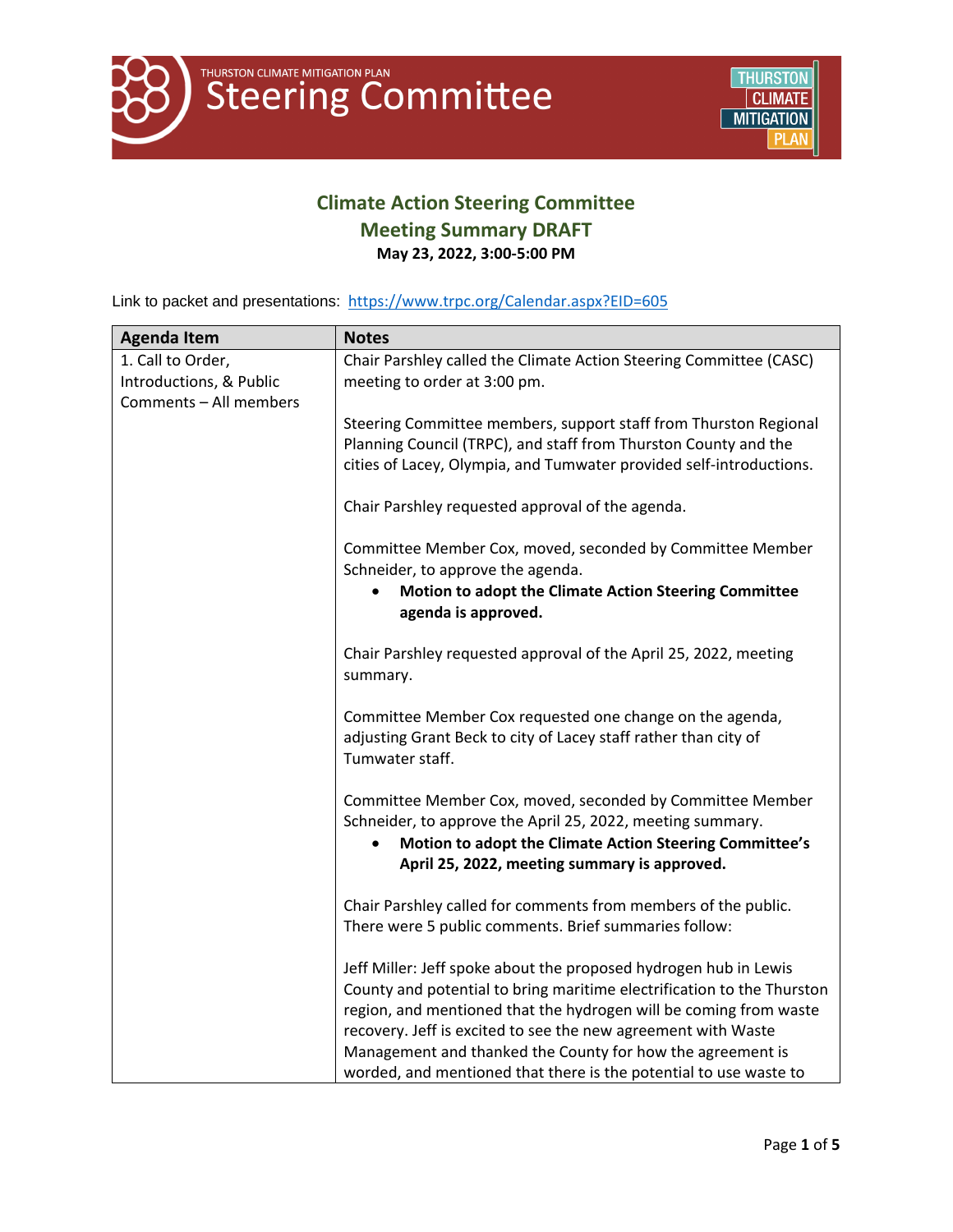| THURSTON CLIMATE MITIGATION PLAN                                         | <b>THURSTON</b><br><b>Steering Committee</b><br><b>CLIMATE</b><br><b>MITIGATION</b>                                                                                                                                                                                                                                                                                                                                                                                                                  |
|--------------------------------------------------------------------------|------------------------------------------------------------------------------------------------------------------------------------------------------------------------------------------------------------------------------------------------------------------------------------------------------------------------------------------------------------------------------------------------------------------------------------------------------------------------------------------------------|
|                                                                          | energy technology. Lewis County and Thurston County could benefit<br>greatly by working together towards climate mitigation.                                                                                                                                                                                                                                                                                                                                                                         |
|                                                                          | JJ Lindsey: JJ shared their support for stronger tree preservation<br>language and regulations locally and is happy the committee will be<br>hearing from the Center for Responsible Forestry. JJ thanked<br>Commissioner Menser for writing a letter challenging the use of<br>timber sales revenue. JJ expressed concern over the loss of tree<br>canopy near their neighborhood and called upon TRPC to put<br>stronger language in TCMP regulating tree protections.                             |
|                                                                          | Melinda Hughes: TCAT has two new staff members: Community<br>Engagement and Equity Coordinator and Program Director for Green<br>Infrastructure, and will have two interns coming on shortly. TCAT is<br>going through a budgeting process and will be gearing up shortly for<br>educational campaigns. TCAT has had several recent events including<br>a board staff retreat, and they launched the Climate Art in Action<br>group.                                                                 |
|                                                                          | Tom Crawford: Tom thanked for the Committee for their work and<br>shared that TCAT is presenting a proposed budget to the jurisdictions<br>with a project list to move forward toward the collective climate<br>goals. TCAT will be presenting the proposal to the various councils<br>and commission over the next two weeks.                                                                                                                                                                       |
|                                                                          | Timothy Leadingham: Timothy thanked JJ for their comments on tree<br>preservation. Timothy has sent proposals for tree preservation on<br>public and private land to the Olympia City Council and emphasizes<br>the importance of this work. If 6,700 acres are saved from<br>development or clearing, over 1 million tons of emissions would be<br>reduced. The Nature Conservancy Reforestation Hub is a good<br>resource to help reforest areas in addition to protecting current<br>forest land. |
| 2a. CASC Charter and Rules<br>Update - Allison Osterberg,<br><b>TRPC</b> | Osterberg requested feedback from Committee Members on the<br>revised CASC charter that was presented initially at last month's<br>meeting.                                                                                                                                                                                                                                                                                                                                                          |
|                                                                          | Chair Parshley requested a motion to approve the CASC Charter and<br>Rules update.                                                                                                                                                                                                                                                                                                                                                                                                                   |
|                                                                          | Committee Member Menser, moved, seconded by Committee<br>Member Cox, to approve the CASC Charter updates.<br>Motion to approve the CASC Charter updates is approved.                                                                                                                                                                                                                                                                                                                                 |

 $\overline{\phantom{a}}$ 

÷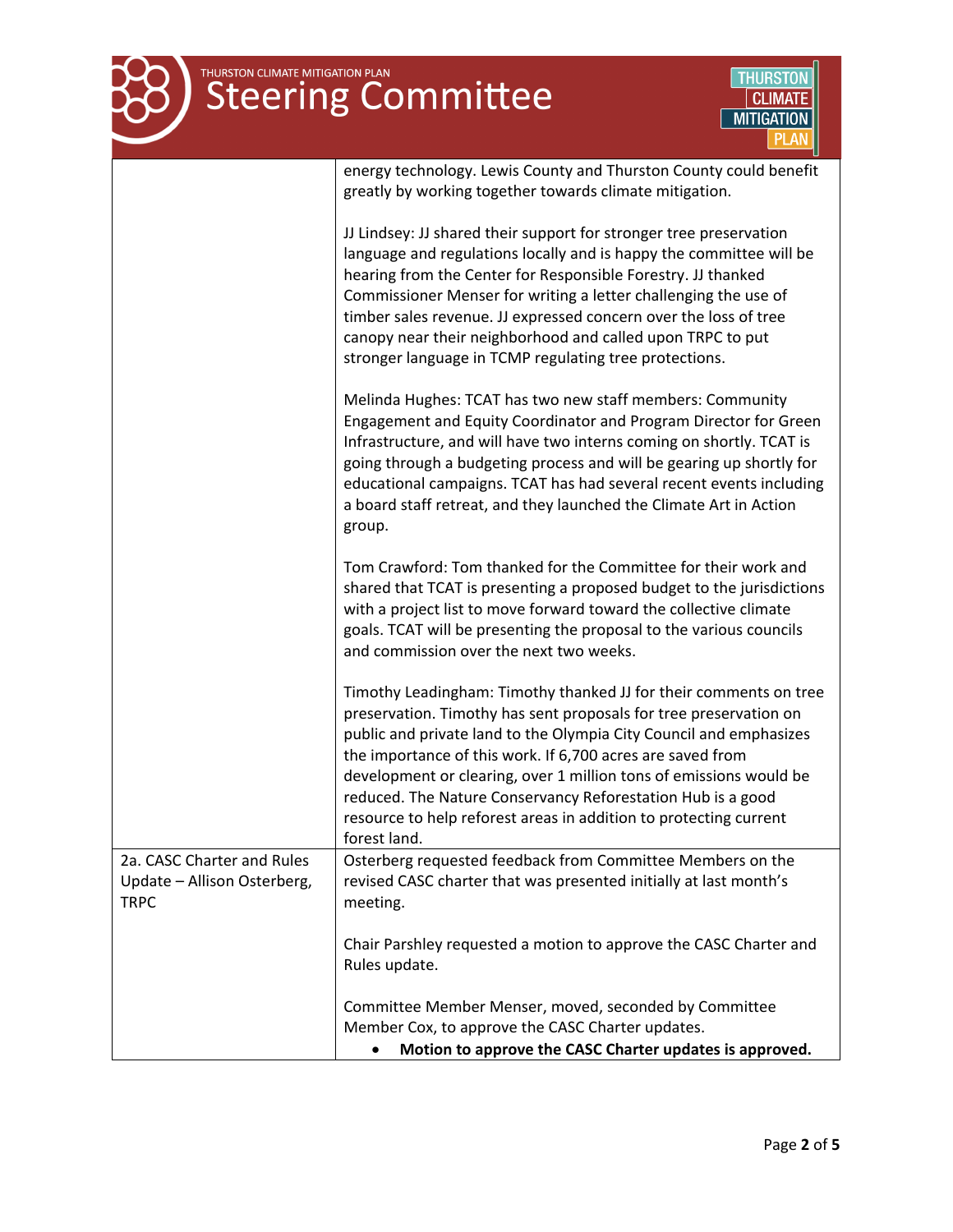

| 2b. 2022/2023 Work<br>Program Amendment-<br>Allison Osterberg, TRPC | Osterberg gave an update of proposed amendments to the<br>2022/2023 work program to account for funds leftover from the<br>phase 3 interlocal agreement. The updates include adding additional |
|---------------------------------------------------------------------|------------------------------------------------------------------------------------------------------------------------------------------------------------------------------------------------|
|                                                                     | funds to regional priorities, monitoring and assessment, and public                                                                                                                            |
|                                                                     | outreach. The funding can be used for subcontracting with TCAT for                                                                                                                             |
|                                                                     | inventory training, workgroup compensation, and other region                                                                                                                                   |
|                                                                     | priorities specified by the CASC.                                                                                                                                                              |
|                                                                     | Committee members expressed support for the proposed changes.                                                                                                                                  |
|                                                                     | Osterberg clarified that the Annual Work Program will be reviewed                                                                                                                              |
|                                                                     | each year, though the ILA covers three years.                                                                                                                                                  |
|                                                                     | Chair Parshley requested an approval of the work program<br>amendments.                                                                                                                        |
|                                                                     | Committee Member Cox, moved, seconded by Committee Member<br>Menser, to approve the 2022/2023 work program amendments.                                                                         |
|                                                                     | Motion to approve the 2022/2023 work program                                                                                                                                                   |
|                                                                     | amendments is approved.                                                                                                                                                                        |
| 2c. Financing Strategy Scope<br>- Allison Osterberg, TRPC           | Osterberg presented a potential scope for a white paper looking into<br>financing options to fund regional climate action. Research questions                                                  |
|                                                                     | include looking into options for financing along with their benefits,                                                                                                                          |
|                                                                     | challenges, and requirements. The paper will review several case                                                                                                                               |
|                                                                     | studies of different financing models.                                                                                                                                                         |
|                                                                     | Committee members expressed support for looking into how a fund                                                                                                                                |
|                                                                     | can be stable throughout political changes, and setting up a system                                                                                                                            |
|                                                                     | that does not require heavy administrative work to approve small                                                                                                                               |
|                                                                     | studies or expenditures. Members also suggested looking at a survey                                                                                                                            |
|                                                                     | of funding mechanisms developed for the Capitol Lake EIS, and<br>supported looking into adding funding for staff to apply for grants.                                                          |
|                                                                     |                                                                                                                                                                                                |
|                                                                     | Osterberg shared that the white paper can look into in smaller                                                                                                                                 |
|                                                                     | regional funding pathways in addition to large funds.                                                                                                                                          |
|                                                                     | Chair Parshley requested an update on the status of two white                                                                                                                                  |
|                                                                     | papers, and Osterberg responded that they will be coming out                                                                                                                                   |
|                                                                     | shortly.                                                                                                                                                                                       |
| 2d. Climate Monitoring                                              | Mauck shared a short demo of the revised Thurston Climate Actions                                                                                                                              |
| Dashboard - Casey Mauck,                                            | and Assessment webpage. The page now functions as a dashboard to                                                                                                                               |
| <b>TRPC</b>                                                         | see how regional emissions and performance indicators have changed<br>over time.                                                                                                               |
|                                                                     |                                                                                                                                                                                                |
|                                                                     | The committee gave feedback on potential changes they would like to                                                                                                                            |
|                                                                     | see including calling out action progress more directly, showing more                                                                                                                          |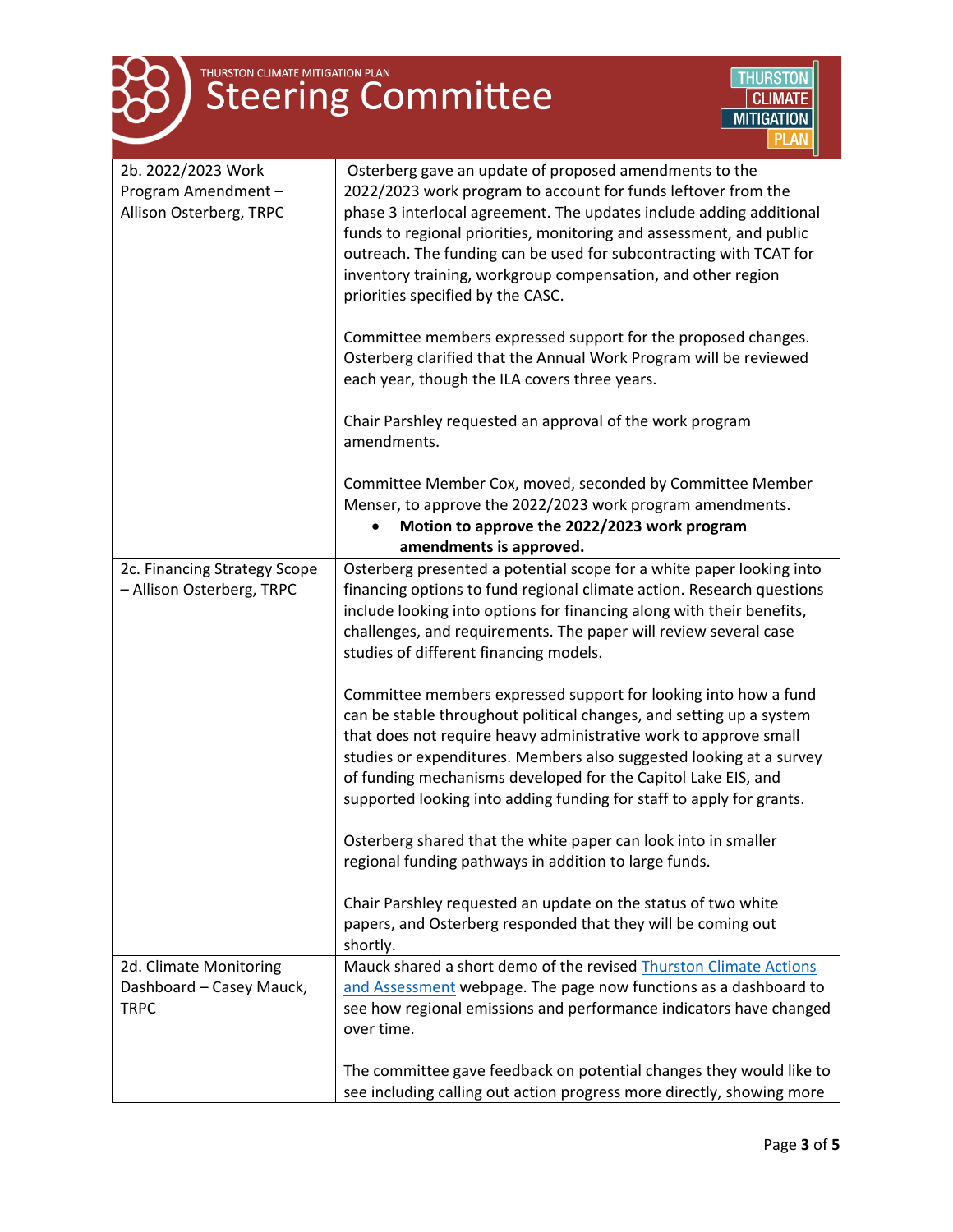

# THURSTON CLIMATE MITIGATION PLAN



|                                | metrics per capita, showing Thurston County's population growth,                                                                                                                                                                                                                                                                                                                                                                                                                                                                                                                                                                                                                                                                                                                                                                          |
|--------------------------------|-------------------------------------------------------------------------------------------------------------------------------------------------------------------------------------------------------------------------------------------------------------------------------------------------------------------------------------------------------------------------------------------------------------------------------------------------------------------------------------------------------------------------------------------------------------------------------------------------------------------------------------------------------------------------------------------------------------------------------------------------------------------------------------------------------------------------------------------|
|                                | and making it clearer when updated data will be available.                                                                                                                                                                                                                                                                                                                                                                                                                                                                                                                                                                                                                                                                                                                                                                                |
| 3a. Legacy Forests             | Kropp spoke about what legacy forests are, why they matter, and                                                                                                                                                                                                                                                                                                                                                                                                                                                                                                                                                                                                                                                                                                                                                                           |
| Presentation - Stephen         | current policies that support the clearcutting of legacy forests.                                                                                                                                                                                                                                                                                                                                                                                                                                                                                                                                                                                                                                                                                                                                                                         |
| Kropp, Center for              |                                                                                                                                                                                                                                                                                                                                                                                                                                                                                                                                                                                                                                                                                                                                                                                                                                           |
| <b>Responsible Forestry</b>    | Roughly 90% of Capitol State Forest has been logged in the last 60-70<br>years, and significant portions are planned for DNR timber sales<br>between 2021-2030. Kropp showed many upcoming areas that will be<br>put up for auction, and requested CASC's support to protect legacy<br>forests.                                                                                                                                                                                                                                                                                                                                                                                                                                                                                                                                           |
|                                | Committee members discussed how valuable the revenue the county<br>gets from timber sales is to their budget, which goes to several<br>different entities in the Thurston Region in addition the county.<br>Committee Member Menser clarified that advocates are not asking<br>for all timber sales to stop, but rather that legacy forests are not sold<br>and clearcut. Kropp discussed DNR's Habitat Conservation Plan which<br>requires them to work to restore 10-15% of their land base to fully<br>functional old growth forests by 2097. In the Southwest planning unit,<br>0.1% of the land can be defined as fully functional old growth forests<br>today and it is projected that they will have 6-8% of the land as old<br>growth forests in the planning area in 2097. DNR is not on track to<br>meet their HCP commitments. |
|                                | Committee members expressed support for Councilmember Menser                                                                                                                                                                                                                                                                                                                                                                                                                                                                                                                                                                                                                                                                                                                                                                              |
|                                | to work with staff to develop a letter from the Steering Committee to                                                                                                                                                                                                                                                                                                                                                                                                                                                                                                                                                                                                                                                                                                                                                                     |
|                                | the county supporting action to protect legacy forests.                                                                                                                                                                                                                                                                                                                                                                                                                                                                                                                                                                                                                                                                                                                                                                                   |
| 4a. Jurisdictional Information | Committee members discussed whether they would like to continue                                                                                                                                                                                                                                                                                                                                                                                                                                                                                                                                                                                                                                                                                                                                                                           |
| Sharing - All Members          | with virtual meetings or meet in-person. Members expressed a desire<br>to continue with virtual meetings, with a potential retreat in-person<br>in fall.                                                                                                                                                                                                                                                                                                                                                                                                                                                                                                                                                                                                                                                                                  |
|                                | Tye Menser (Thurston County) - The county hopes to have their                                                                                                                                                                                                                                                                                                                                                                                                                                                                                                                                                                                                                                                                                                                                                                             |
|                                | climate coordinator job description out shortly.                                                                                                                                                                                                                                                                                                                                                                                                                                                                                                                                                                                                                                                                                                                                                                                          |
|                                | Lisa Parshley (City of Olympia) - Olympia will be posting a CivicSpark                                                                                                                                                                                                                                                                                                                                                                                                                                                                                                                                                                                                                                                                                                                                                                    |
|                                | Americorps Fellow for 2022-2023 and applications are open now on                                                                                                                                                                                                                                                                                                                                                                                                                                                                                                                                                                                                                                                                                                                                                                          |
|                                | CivicSpark's website. The city has joined the ICLEI's Race to Resilience                                                                                                                                                                                                                                                                                                                                                                                                                                                                                                                                                                                                                                                                                                                                                                  |
|                                | campaign and was chosen as one of four national cities.                                                                                                                                                                                                                                                                                                                                                                                                                                                                                                                                                                                                                                                                                                                                                                                   |
| 5. Adjourn                     | Meeting was adjourned at 5:04 pm.                                                                                                                                                                                                                                                                                                                                                                                                                                                                                                                                                                                                                                                                                                                                                                                                         |